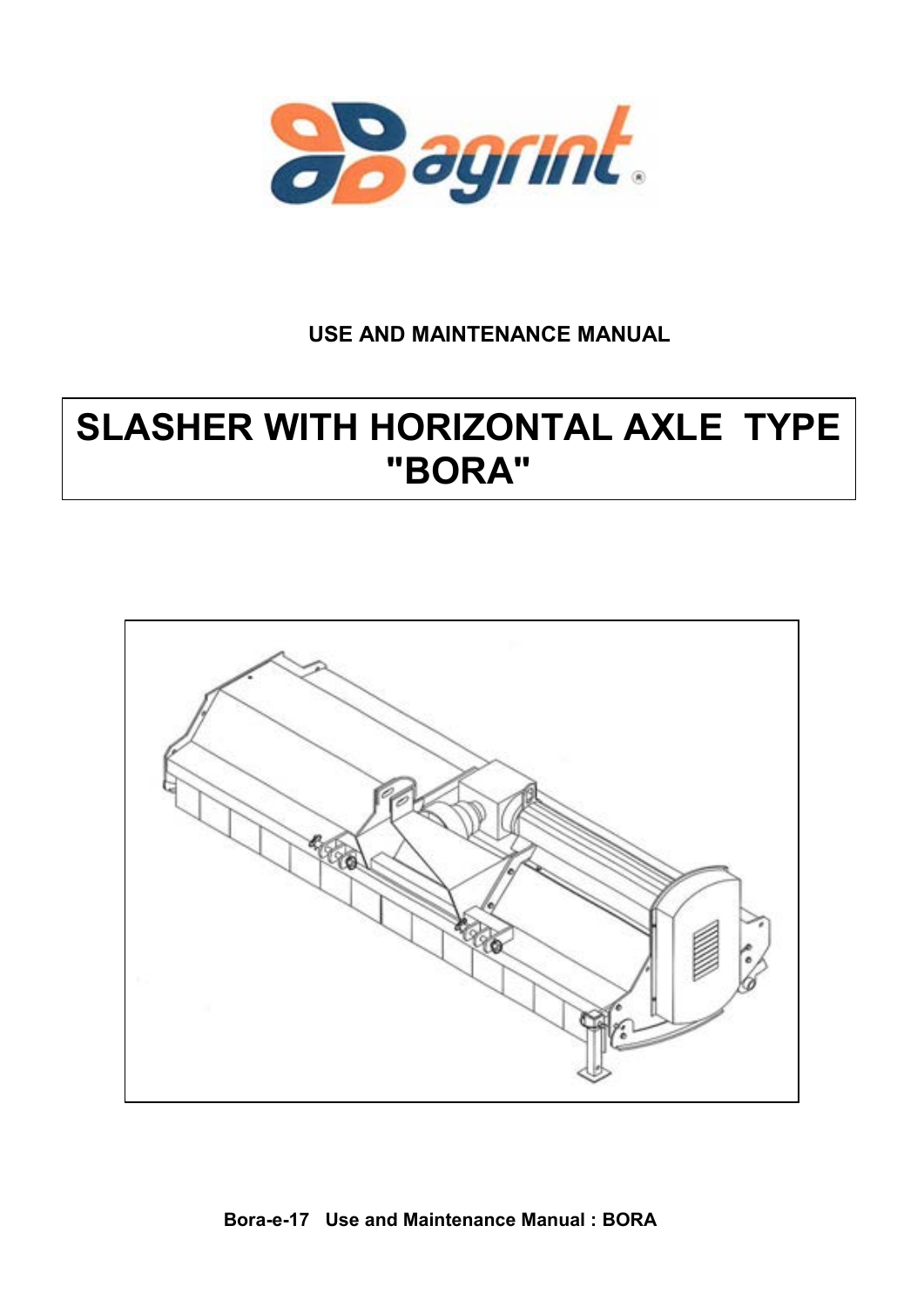**PREFACE**

## **This manual is an integral part of the machine.**

It must always accompany the machine and be kept within reach of the operator.

The enclosures mentioned are on integral part of this manual.

# **The purpose of this manual.**

This manual gives information for the correct and safe use of the machine.

The owner must read this manual carefully before work with the machine.

# **Responsibility of the owner**

The owner is responsible for accidents or damages caused to people or things due to negligence in following the instructions in this manual.

# **Assistance in using this manual**

Explanations: contact the dealer.

Request for additional copies of the manual: in case of loss or wear and tear, or in case one wants the manual in a different language, the customer should ask the dealer or manufacturer.

# **Pay attention to the warning signals**

**AL** <**Danger**>: indicates a situation that is potentially dangerous which, if not avoided, will cause death or serious damage.

**AL** <**Warning**>: indicates a situation that is potentially dangerous which, if not avoided, will cause death or serious damage.

<**Caution**>: indicates a situation that is potentially dangerous which, if not avoided, can cause minor to moderate damage, or it indicates to be careful about an unsafe procedure.

<**Important**> : indicates instructions that must be followed precisely in order to avoid damage to the product, process or environment.

<**Note**>: indicates supplementary information.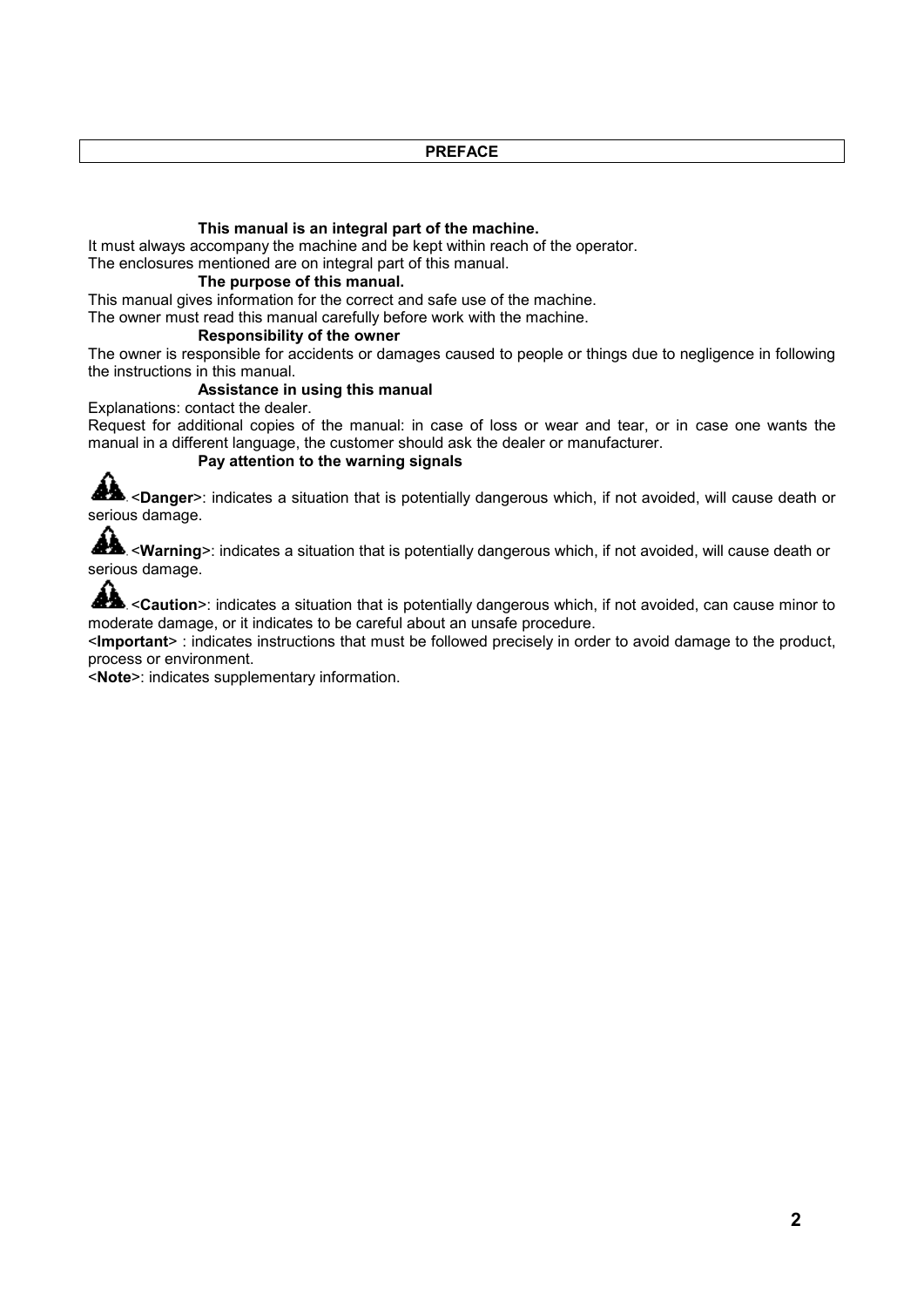## **DESCRIPTION**

# **FUNCTION OF USE**

The machine, thanks to the reversible three point hitch and to the pass through gear box is reversible, and according to the different tools can makes different functions like cut grass, cut up poles exc.

The use of a technical constructive concept trended to the search of high performances, reduction of troubles and durability, improves the power/consumption ratio of the tractor thanks to the elasticity of the machine frame, to the tools shape, to the perfect rotor balancing and to many original technical solutions.

## **PERFORMANCES**

The machine is connected to the tractor with a three points hitch that gives the motion of translation and with a PTO shaft connected with the tractor PTO that gives the motion of rotation to the hoes shaft.

The working width is fix and it's determined from the choice of the machine type.

The working depth is adjustable.

The working zone can be centered or moved in comparison with tractor axis using the different positions of the lower hitches.

The rear roll adjusts the cutting height and provides to tread the cut material.

# **PERFORMANCES LIMIT**

- $\Box$  Speeds greater than the maximum can compromise the condition of the machine, the quality of the work and the safety of the operator.
- Maximum power applicable to the gear box: from 9 to 38 Kw  $\pm$  5% with 540 or 1000 r.p.m. Superior power to which is indicated can damage irreparably the transmission gear box; especially during heavy works.

## **STANDARD EQUIPMENTS**

- **Standard PTO shaft.**
- **Free wheel device inside gear box.**
- **Reversible third point hitch.**
- **10 positions adjustable rear roll.**
- **Adjustable slides.**

#### **VARIANT & OPTIONS**

- **Spatula tools.**
- **Blade tools.**
- **Hammer tools.**
- **Hydraulic shifting.**
- **Mechanical shifting.**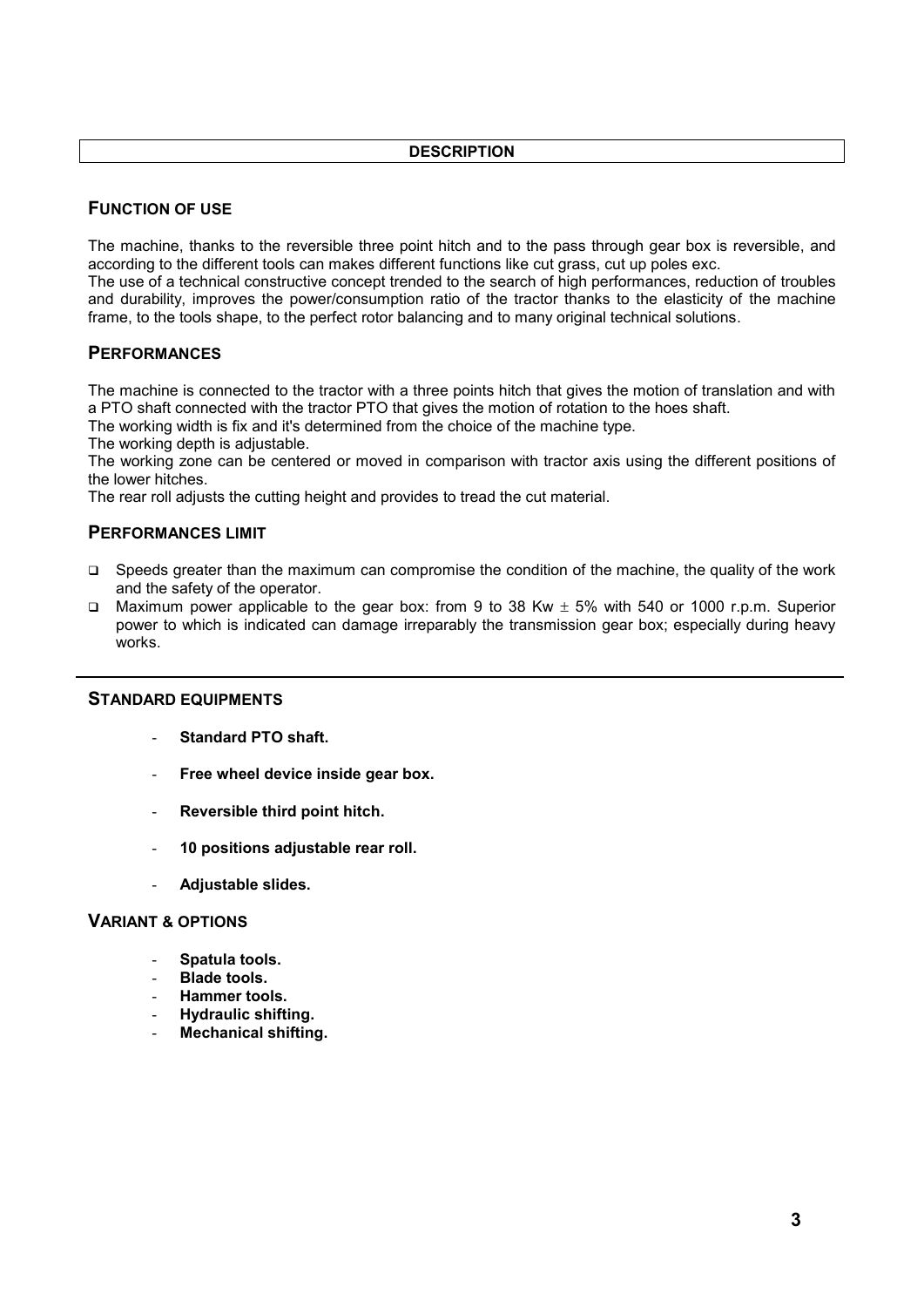# **TECHNICAL SPECIFICATIONS**

| <b>Model</b> | <b>Type</b> | Version      | Power     |           | Working<br>width |      | Weight |      | <b>Dimensions</b> | N°                 | Rotor<br>R.P.M.  |
|--------------|-------------|--------------|-----------|-----------|------------------|------|--------|------|-------------------|--------------------|------------------|
|              |             |              |           |           |                  |      |        |      | AxBxH             | tools              |                  |
|              |             |              | Hp        | Kw        | cm               | Inch | kg     | lbs. | Cm / Inch         | $\mathsf{n}^\circ$ | R.P.M.           |
|              | 80          | $\mathsf S$  | $12 - 18$ | $9 - 13$  | 80               | 32   | 157    | 346  | 94x82x72          | 12                 | 2410             |
|              |             |              |           |           |                  |      |        |      | 38x32x28          |                    |                  |
|              | 106         | $\mathbf S$  | 18-22     | $13 - 16$ | 106              | 42   | 180    | 397  | 120x82x72         | 16                 | 2410             |
|              |             |              |           |           |                  |      |        |      | 48x32x28          |                    |                  |
|              | 132         | $\mathsf S$  | 22-30     | 16-22     | 132              | 52   | 232    | 420  | 146x82x78         | 20                 | 2410             |
| <b>BORA</b>  |             |              |           |           |                  |      |        |      | 58x32x31          |                    |                  |
|              | 158         | $\mathbf S$  | $30 - 40$ | 22-34     | 158              | 62   | 255    | 511  | 172x82x78         | 24                 | 2410             |
|              |             |              |           |           |                  |      |        |      | 68x32x31          |                    |                  |
|              | 186         | $\mathbf S$  | 40-50     | 34-38     | 186              | 72   | 285    | 628  | 198x82x78         | 28                 | 2410             |
|              |             |              |           |           |                  |      |        |      | 78x32x31          |                    |                  |
|              | 214         | $\mathsf S$  | 40-50     | 34-38     | 204              | 82   | 368    | 811  | 224x82x78         | 32                 | 2410             |
|              |             |              |           |           |                  |      |        |      | 88x32x31          |                    |                  |
|              | 80          | $\mathsf C$  | $12 - 18$ | $9 - 13$  | 80               | 32   | 157    | 346  | 94x82x72          | 24                 | 2410             |
|              |             |              |           |           |                  |      |        |      | 38x32x28          |                    |                  |
| <b>BORA</b>  | 106         | $\mathsf C$  | 18-22     | $13 - 16$ | 106              | 42   | 180    | 397  | 120x82x72         | 32                 | 2410             |
|              |             |              |           |           |                  |      |        |      | 47x32x28          |                    |                  |
|              | 132         | $\mathsf C$  | 22-30     | 16-22     | 132              | 52   | 232    | 420  | 146x82x78         | 40                 | 2410             |
|              |             |              |           |           |                  |      |        |      | 57x32x31          |                    |                  |
|              | 158         | C            | $30 - 40$ | 22-34     | 158              | 62   | 255    | 511  | 172x82x78         | 48                 | 2410             |
|              |             |              |           |           |                  |      |        |      | 68x32x31          |                    |                  |
|              | 186         | $\mathsf{C}$ | 40-50     | 34-38     | 186              | 72   | 285    | 628  | 198x82x78         | 56                 | 2410             |
|              |             |              |           |           |                  |      |        |      | 78x32x31          |                    |                  |
|              | 214         | $\mathsf C$  | 40-50     | 34-38     | 204              | 82   | 368    | 811  | 224x82x78         | 64                 | 2410             |
|              |             |              |           |           |                  |      |        |      | 88x32x31          |                    |                  |
|              | 80          | м            | $12 - 18$ | $9 - 13$  | 80               | 32   | 157    | 346  | 94x82x72          | 12                 | 2410             |
| <b>BORA</b>  |             |              |           |           |                  |      |        |      | 38x32x28          |                    |                  |
|              | 106         | М            | 18-22     | $13 - 16$ | 106              | 42   | 180    | 397  | 120x82x72         | 16                 | $\frac{1}{2410}$ |
|              |             |              |           |           |                  |      |        |      | 47x32x28          |                    |                  |
|              | 132         | М            | 22-30     | 16-22     | 132              | 52   | 232    | 420  | 146x82x78         | 20                 | 2410             |
|              |             |              |           |           |                  |      |        |      | 57x32x31          |                    |                  |
|              | 158         | М            | $30 - 40$ | 22-34     | 158              | 62   | 255    | 511  | 172x82x78         | 24                 | 2410             |
|              |             |              |           |           |                  |      |        |      | 68x32x31          |                    |                  |
|              | 186         | М            | 40-50     | 34-38     | 186              | 72   | 285    | 628  | 198x82x78         | 28                 | 2410             |
|              |             |              |           |           |                  |      |        |      | 78x32x31          |                    |                  |
|              | 214         | М            | $40 - 50$ | 34-38     | 204              | 82   | 368    | 811  | 224x82x78         | 32                 | 2410             |
|              |             |              |           |           |                  |      |        |      | 88x32x31          |                    |                  |

# **CHARATTERISTICS PER MODEL**

**Version:** 

**S = Spatula** 

**C = Blade** 

**M = Hammer**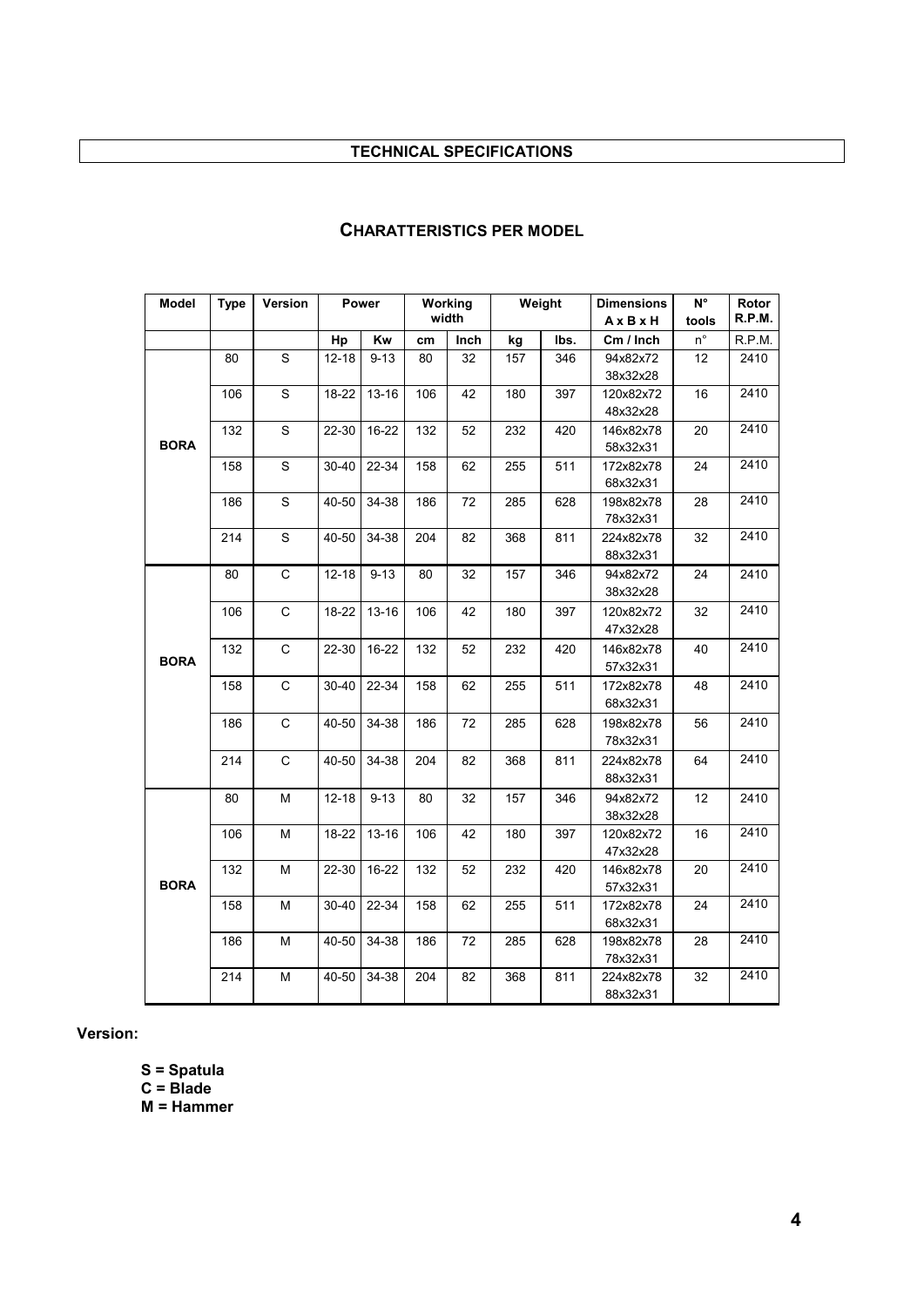# **PRESCRIZIONI GENERALI**

- □ Only work in daylight.
- To prevent damage due to lunch of objects or parts of blades, before to start job be sure that any persons or animals should be in the radius of 50 meters from the machine.
- $\Box$  Wear long pants and heavy shoes.
- $\Box$  The protections are integral part of the machine: always work with the protections.
- Pay attention to the soil: make sure that are not stones, sticks, iron wires, etc…
- Pay attention using the machine on slopes: proceed to the maximum slope and never work in slanting direction.
- Before leaving the driver's seat, turn off the engine and disengage the transmission engine-shaft.
- $\Box$  Check immediately the machine if it touches foreign objects.
- Check immediately the machine if there are unusual strong vibrations.
- □ Change quickly defective parts.

# **CAUTION – WARNING :**

**Gear box has inside a free wheel device, after P.T.O. disconnection rotor turns for at least 30 seconds, before approach the tools be sure that the rotor is stopped.**

# **WARNING :**

**To prevent damage to the PTO shaft and to the gear box, don't start the machine roughly.**

# **SAFETY RESTRICTIONS**

Children and people who are not familiar with these instructions must not be permitted to use the machine. Local regulations can restrict the use of the machine in accordance to the age.

## **RUNNING IN**

A new machine needs a running in. At the first use connect the machine to the tractor, connect the PTO shaft, pull down the machine at 15 centimeter from ground then start the P.T.O. and gradually bring it to 540 r.p.m... Run the machine for about 15 minutes. A whistle in the supports zone it is normal and it's due to the arrangement of the support protection, it will disappear in a few times.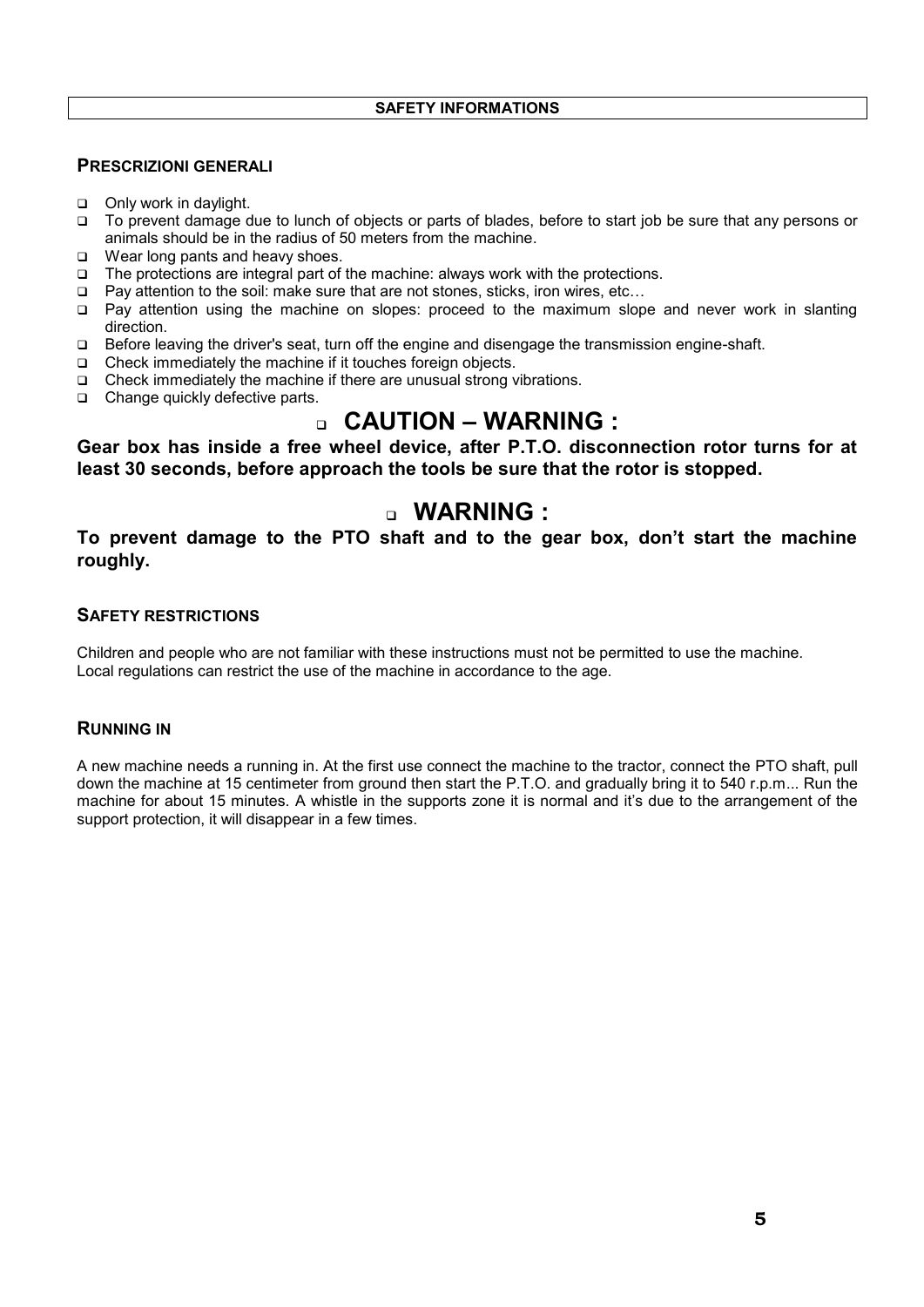#### **SAFETY SIGNS ON THE MACHINE**

In this section, the safety signs on the machine are reproduced and explained.



- 1. Read the operator manual.
- 2. Disconnect the tractor key before maintenance and repair operations.
- 3. Stay at safety distance from blades when machine is moving.
- 1. Danger of flying objects. Stay at safety distance.
- 4. Stay at safety distance from blades when machine is moving.
- 5. Stay at safety distance from blades when machine is moving.

# **The safety signs on the machine must always be legible.**

In case of damage, the labels of the signs must be substituted.

In the case of the substitution of machine parts that have safety signs, the signs must be replaced.

#### **Supplying of new safety labels and the application procedure**

Contact your dealer to receive new safety labels with instructions for application.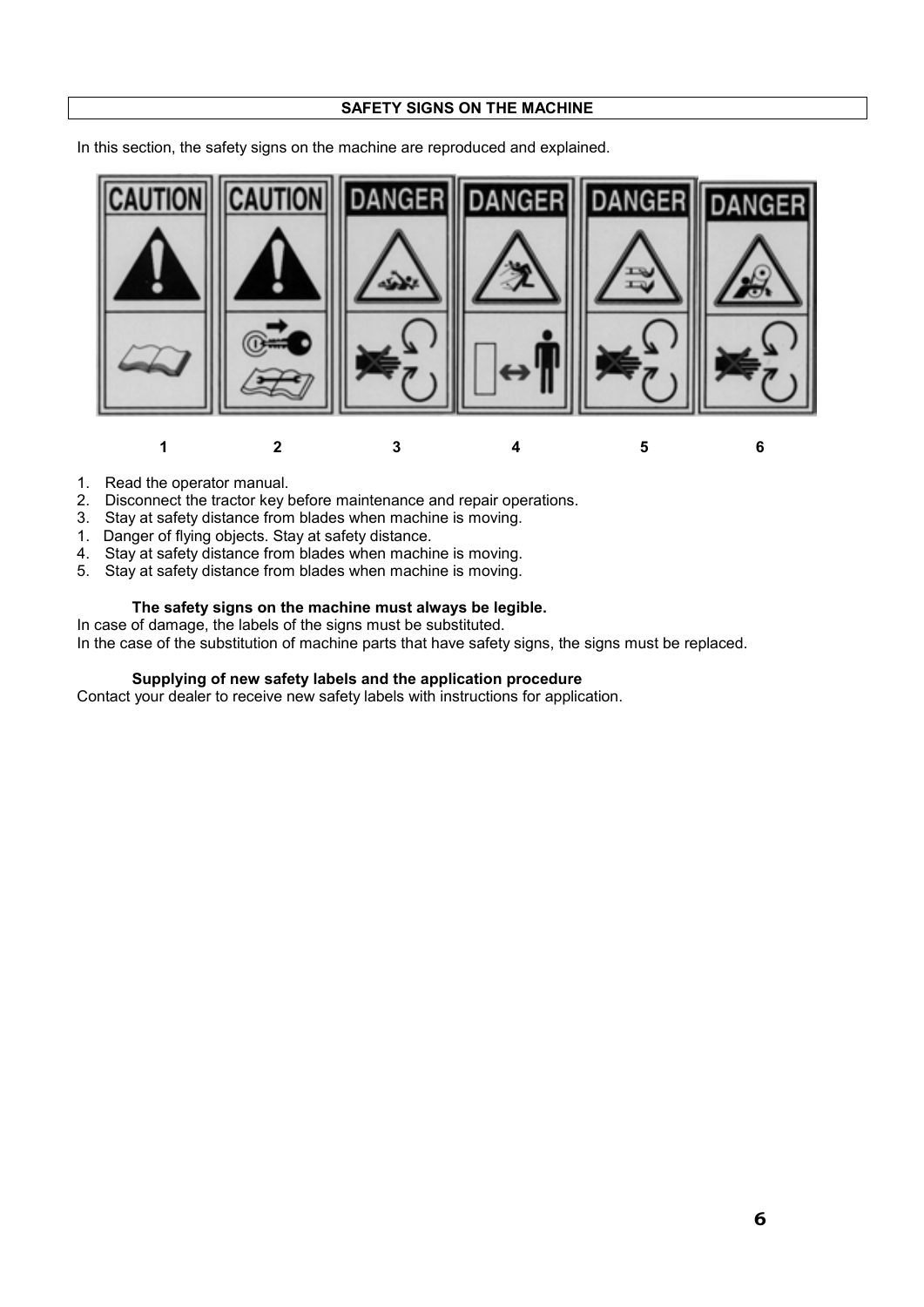## **1. BEFORE BEGINNING WORK**

- a) Adjust the slides as follow :
	- 1. Unscrew the screws "B" then take out them.
	- 2. Set the position of the slide "A".
	- 3. Insert the screws "B" in place then lock them.
	- 4. Repeat the same operations on the other side of the machine, be sure that both slides are adjusted in the same way.
- b) Adjust the cutting height as follow :
	- 1. Unlock the screw "D".
	- 2. Unscrew the screw "E" then take out it.
	- 3. Repeat the same operations on the other side of the machine.
	- 4. Set the position of the roll "C". Moving the roll forward in comparison with vertical position, cutting height decrease and grass move over the roll, moving backward cutting height increase and grass move under the roll.
	- 5. Insert then lock the screws "E", lock the screws "D".
	- 6. It it's necessary to increase more the cutting height, unscrew and take out the screws "D" and "E" on both sides of the machine, move the two roll brackets in the lower position then insert the two screws "D".
	- 7. Repeat the points "4" e "5".

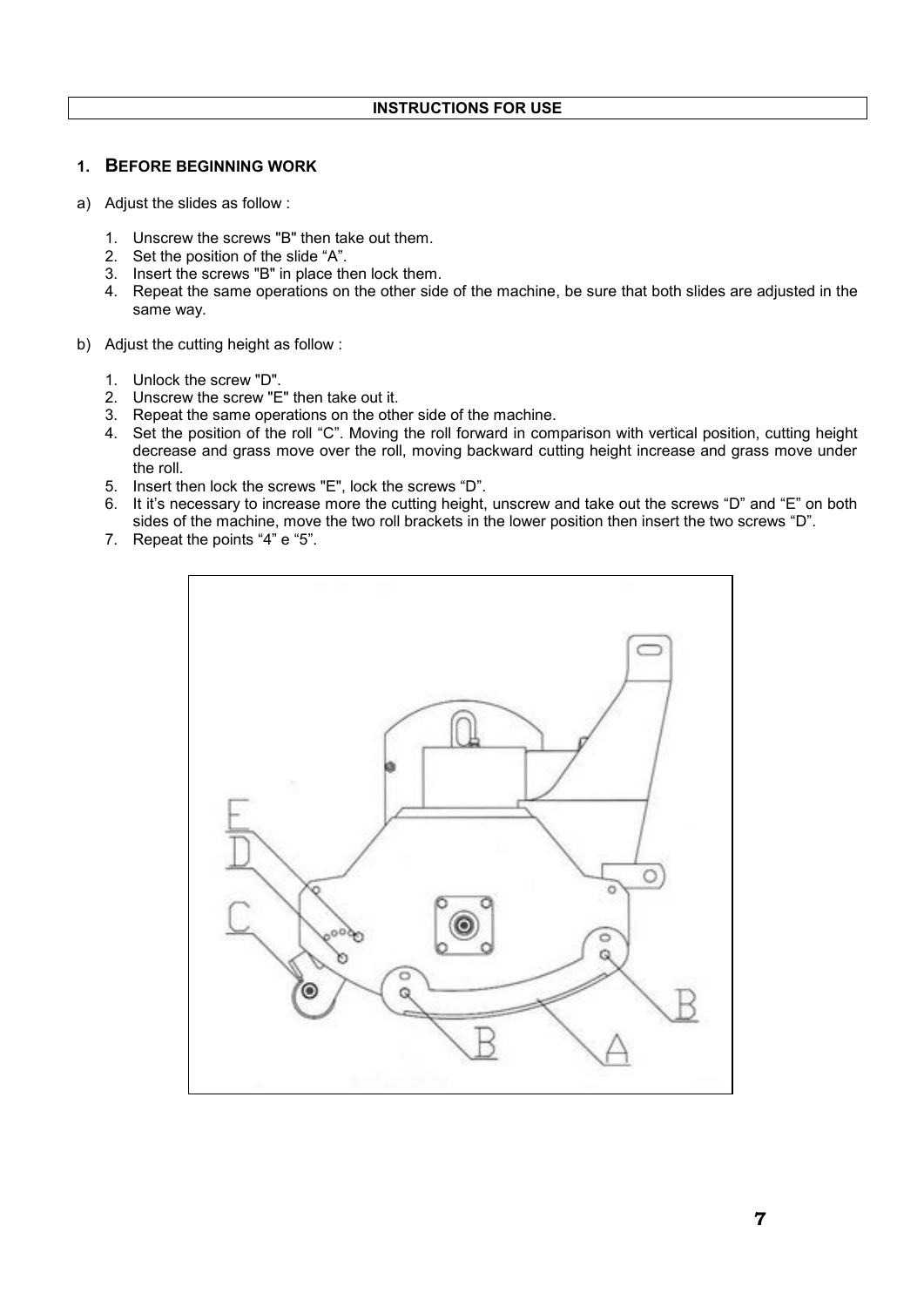- c) Hook the machine to the tractor, operate as follows :
	- 1. Remove the safety pins then take out the pins from the two lower connection points of the machine.
	- 2. Plug in the raising tractor beams into the lower hitch points of the machine, plug in the pins, and lock with the safety pins.
	- 3. Connect through tie-rod the third hitch point of the tractor with the third point of the machine (the connection triangle vertex), insert the pin and lock with safety pin.
- d) With the machine raised, go to work area.
- e) Connect the tractor PTO with machine PTO.
- f) Check that PTO chain is locked to prevent the protection sheet of PTO rotating.

## **2. TO BEGINNING WORK**

- a) Keep people and animals at least 65 feet radius all around the machine.
- b) Pull down the machine until the hoes touch the ground.
- c) Connect PTO power and gradually bring it to 540 r.p.m..
- d) Pull down completely the machine and start to work.

# **3. AT THE END OF CUTTING OPERATION**

- a) Stop the tractor and wait at least 30 seconds that the rotor is completely stopped.
- b) Raise the machine until the hoes goes out from ground.
- c) Disconnect PTO power.
- d) Disconnect tractor PTO from machine PTO.
- e) Raise completely the machine.

## **4. USE OF THE HYDRAULIC SIDE SHIFTING**

In order to avoid any damage to the III point of the hydraulic side shifting, before to operate the hydraulic translator, it is PEREMPTORY to lift the machine from the ground.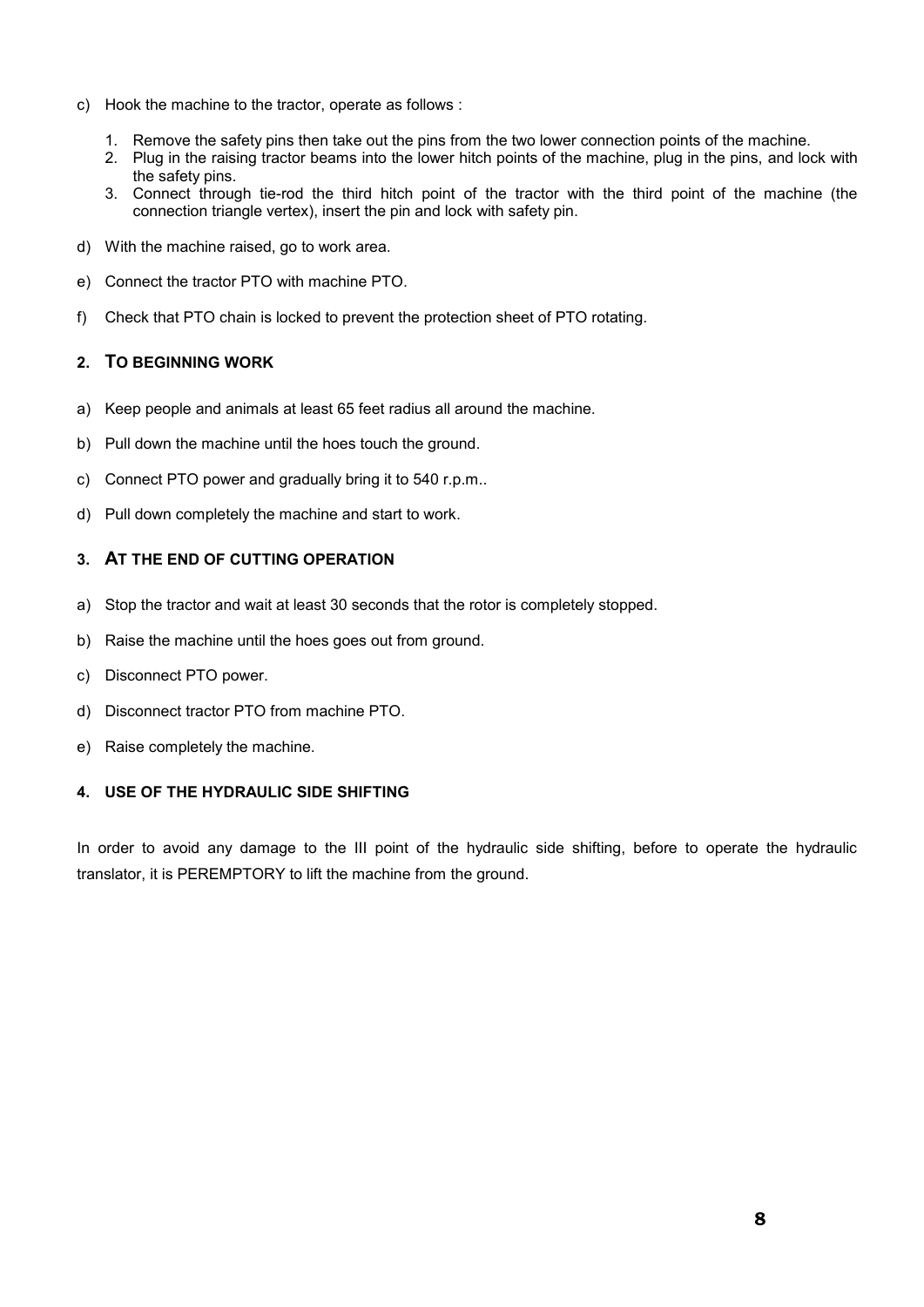On diagram "A" the maintenances are indicated with their terms to effect on the machine. Not follow the scheduled terms can compromise the functionality of the machine and in this case the warranty is not applicable.

#### **DIAGRAM "A" SCHEDULED MAINTENANCE**

|                 | <b>FIRST</b> | <b>AFTER</b> | <b>EACH</b>  | <b>EACH</b>        | <b>END</b>    | <b>START</b> | <b>END</b>      |
|-----------------|--------------|--------------|--------------|--------------------|---------------|--------------|-----------------|
|                 | <b>START</b> | 10 H.        | 30 H.        | 500 H.             | <b>SEASON</b> | <b>WORK</b>  | <b>WORK</b>     |
| <b>MACHINE</b>  | Greasing     |              |              |                    | Cleaning      |              | <b>Cleaning</b> |
|                 |              |              | Greasing     |                    | Greasing      |              |                 |
| <b>GEAR BOX</b> | Oil level    | Oil level    | Oil level    | Change oil         |               |              |                 |
| <b>SCREW</b>    |              | <b>Screw</b> | <b>Screw</b> |                    |               |              |                 |
| <b>TOOLS</b>    |              |              | <b>Check</b> |                    | <b>Check</b>  | <b>Check</b> | <b>Check</b>    |
| <b>BELTS</b>    |              | <b>Check</b> |              | <b>Replacement</b> |               |              |                 |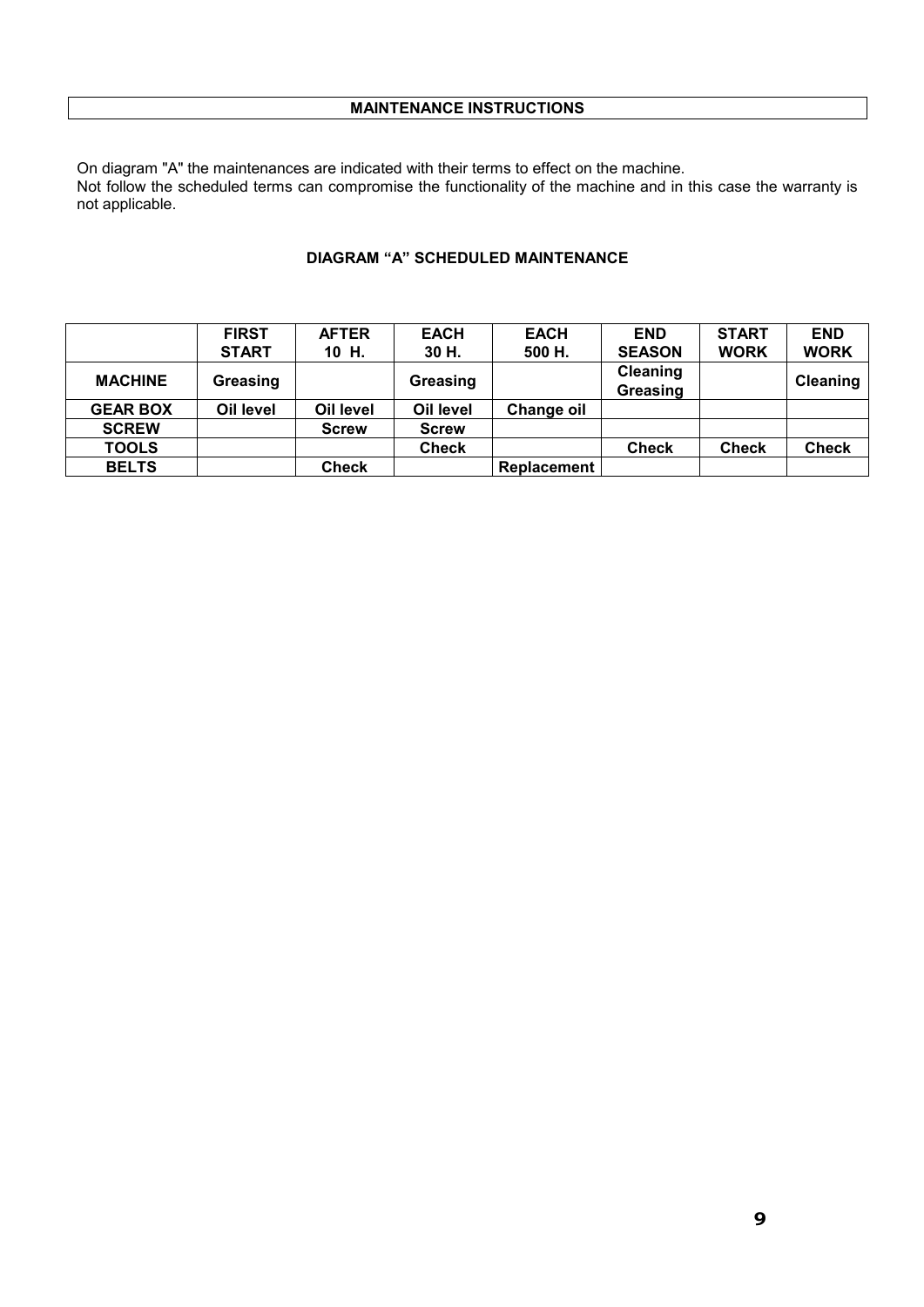# **1. GREASING**

At the scheduled time on diagram "A", grease points "B" "C", "D","E", "F", "G". Greasing point is equipped with greaser HYDRAULIC TYPE MODEL "A" UNI 7663. To greasing use only MULTIFUNCTIONAL GREASE LITHIUM BASED Type NLGI 2.

# **2. OIL CHECK - OIL REPLACEMENT IN GEAR BOX**

At the scheduled time on diagram "A", check or replace oil into gear box. To fill oil use only OIL SAE 140 EP. Gear box capacity: 0,8 L

- a) To check oil level into the gear box, operate as follow :
	- 1. With the machine on level, remove the safety plastic cover from the front side of the gear box, unscrew plug "TL" and check that oil touches on lower hole rim.
	- 2. If the level is ok, screw plug "TL".
	- 3. If the level is low, unscrew plug "TR" and refill.
	- 4. When the level is ok, screw plug "TL" and "TR".
- b) To change oil into the gear box, operate as follow :
	- 1. Remove the safety plastic cover from the front side of the gear box, unscrew plugs "TL", "TR" and the discharge plug "TS", wait until all oil has exited.
	- 2. Screw the discharge plug "TS" then fill oil from plug "TR".
	- 3. When level is ok, screw plugs "TL" and "TR" and assemble the safety plastic cover.



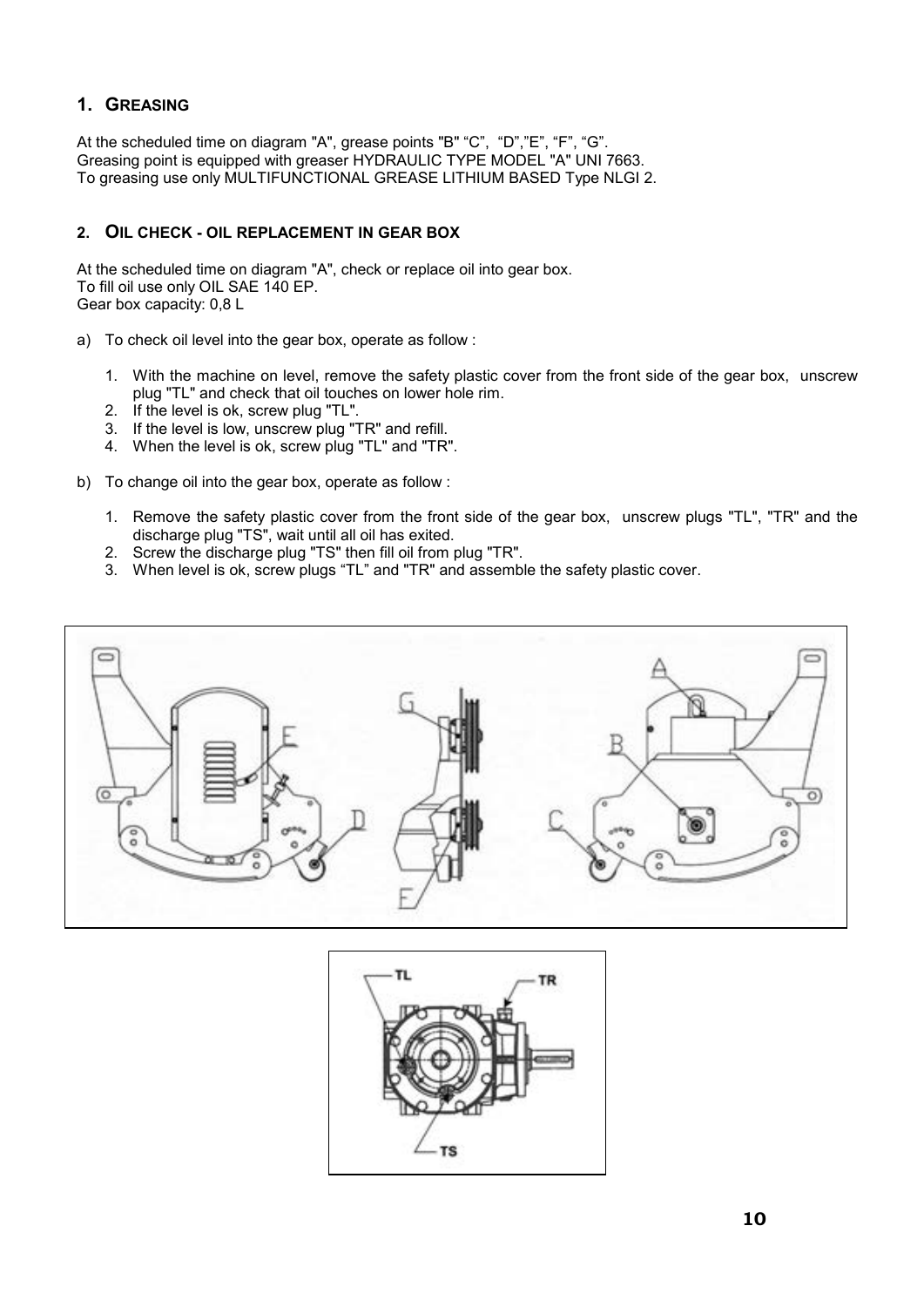# **3. TOOLS REPLACEMENT**

- a) To change tools, operate as follow :
	- 1. Unscrew the nut then take out the screw "B".
	- 2. Take out tools "A" with bush and spacers.
	- 3. If tool is a hammer or a spatula there are not bushes.
	- 4. Assemble the new tool.
	- 5. Fit the screw "B" then screw the nut.
	- **6. ATTENTION: all tools must be of the same type.**
	- **7. ATTENTION: changing type of tools you must balance again the rotor.**

## **4. BELTS ADJUSTING AND REPLACEMENT**

- a) To adjust the tension of the transmission belts, operate as follow :
	- 1. Disassemble safety protection "C" unscrewing the four screws "D".
	- 2. Unscrew the lock nut "B", screw the screw "A" to increase or unscrew to decrease the tension.
	- 3. After operation screw the lock nut "B" then assemble the safety protection "C".
- b) To change the transmission belts, operate as follow :
	- 1. Disassemble safety protection "C" unscrewing the four screws "D".
	- 2. Unscrew the lock nut "B" then full unscrew the screw "A"
	- 3. Remove the old belts "E", to prevent adjusting problems you must replace both, then assemble the new referring to the characteristics in the SPARE PART LIST.
	- 4. Make operations "2" and "3" point "a".



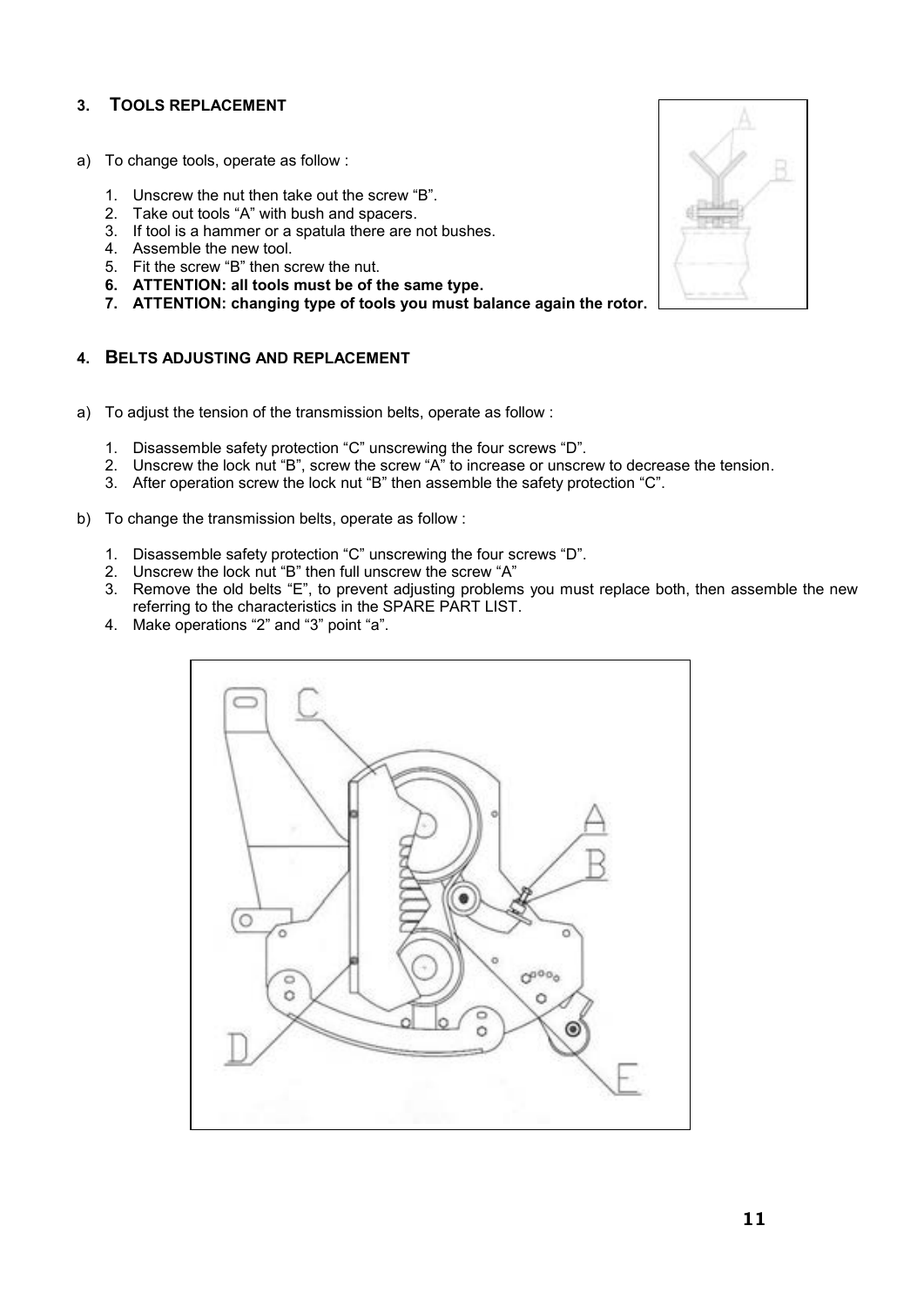| <b>TROUBLES</b>              | <b>GROUNDS AND SOLUTIONS</b>                       |  |  |
|------------------------------|----------------------------------------------------|--|--|
|                              | -Not balanced rotor - Enquire a dealer.            |  |  |
| <b>Abnormal vibrations</b>   | -Loss of one or more tools - Replace.              |  |  |
|                              | -Damaged bearings - Replace.                       |  |  |
|                              | -Damaged tools - Replace.                          |  |  |
| Uneven or unsatisfactory cut | -Tools choice not good – Change with another type. |  |  |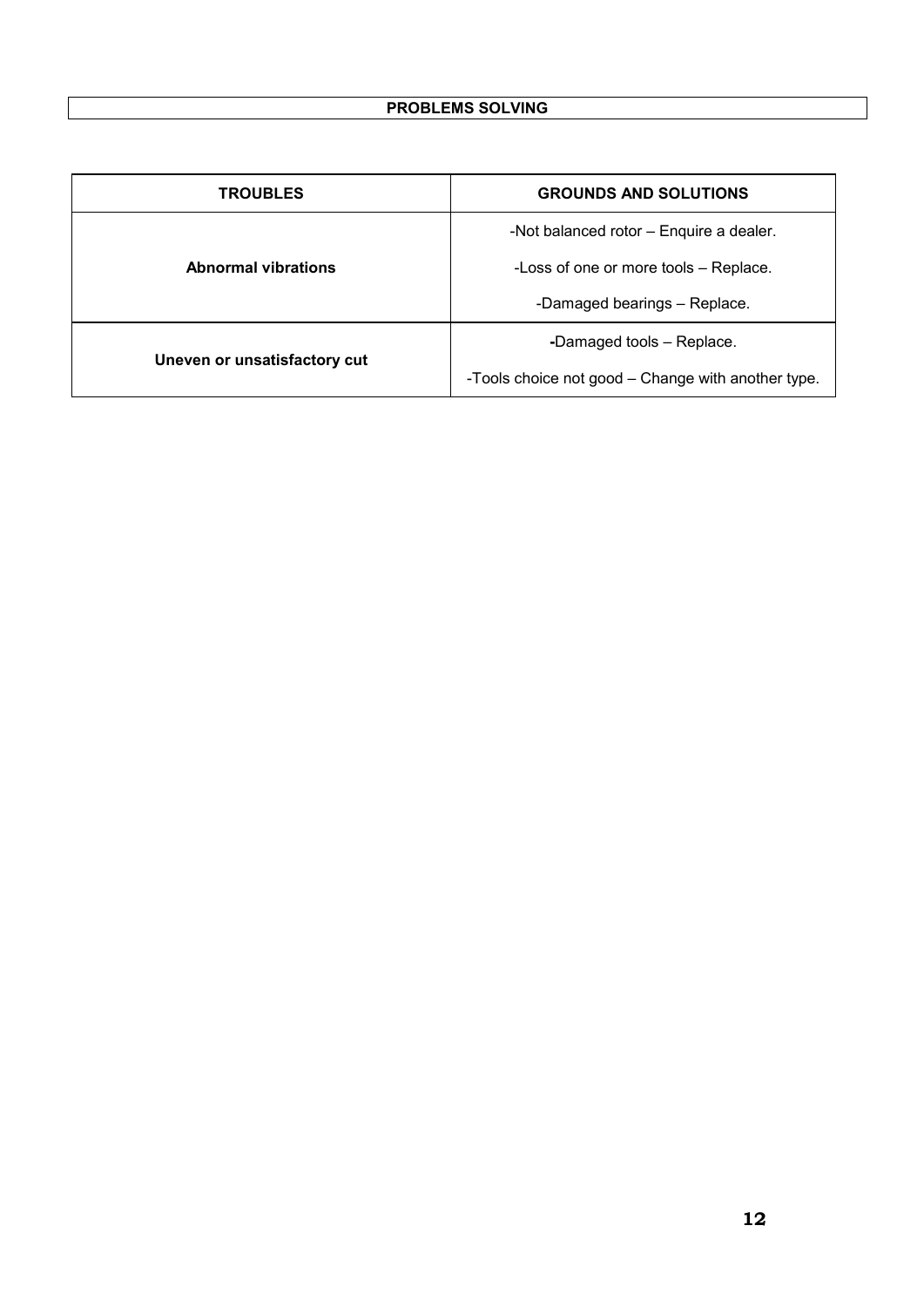#### **TRANSPORT**

Except when working, moving the machine takes place when the machine is standing still and the transmission is disconnected.

**<Important>:** keep speed low avoiding holes and ground roughness.

**<Important>:** Before begin the movements always make sure that the safety hooks be in position.

**<Note when** on the road, obey existing traffic laws. Exhibit the signal signs on the rear ends. Respect any local laws there may be.

#### **STORAGE**

Store the machine in a dry place that isn't dusty.

#### **INFORMATION ON DEMOLITION**



 At the end of its working life, the machine must be sent to be demolished and that can only be done by an authorized authority, in accordance with the national laws in force for the environment. Therefore it is necessary to get information from the qualified local authorities on the procedure to follow. The machine is mainly composed of: iron materials and paints.

## **WARRANTY**

The machine is covered by the manufacturer warranty for a period of 24 months. The warranty is not applicable when:

- a) The maintenance work has not been done correctly.
- b) The machine has been used out of its own service.
- c) The machine has been transformed or modified without the manufacturer's written authorization.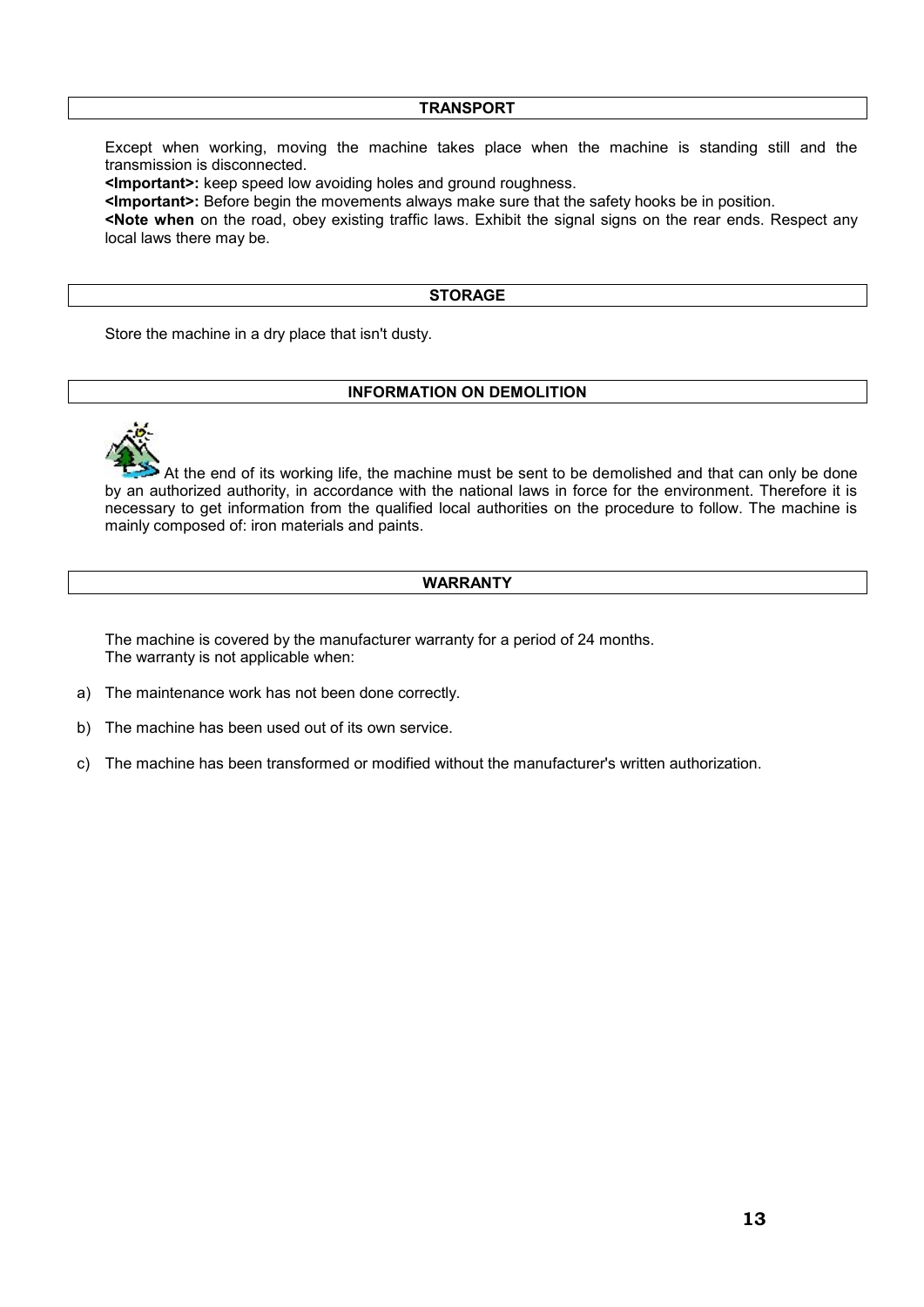# **WORK AND MAINTENANCE SHEET**

Every user should register on this sheet the facts about the life of the machine (both work and maintenance), so as to attest its conditions.

| <b>DATE</b> | <b>HOURS</b> | <b>MAINTENANCE</b> | <b>NOTE</b> | <b>OPERATOR</b> |
|-------------|--------------|--------------------|-------------|-----------------|
|             |              |                    |             |                 |
|             |              |                    |             |                 |
|             |              |                    |             |                 |
|             |              |                    |             |                 |
|             |              |                    |             |                 |
|             |              |                    |             |                 |
|             |              |                    |             |                 |
|             |              |                    |             |                 |
|             |              |                    |             |                 |
|             |              |                    |             |                 |
|             |              |                    |             |                 |
|             |              |                    |             |                 |
|             |              |                    |             |                 |
|             |              |                    |             |                 |
|             |              |                    |             |                 |
|             |              |                    |             |                 |
|             |              |                    |             |                 |
|             |              |                    |             |                 |
|             |              |                    |             |                 |
|             |              |                    |             |                 |
|             |              |                    |             |                 |
|             |              |                    |             |                 |
|             |              |                    |             |                 |
|             |              |                    |             |                 |
|             |              |                    |             |                 |
|             |              |                    |             |                 |
|             |              |                    |             |                 |
|             |              |                    |             |                 |
|             |              |                    |             |                 |
|             |              |                    |             |                 |
|             |              |                    |             |                 |
|             |              |                    |             |                 |
|             |              |                    |             |                 |
|             |              |                    |             |                 |
|             |              |                    |             |                 |
|             |              |                    |             |                 |
|             |              |                    |             |                 |
|             |              |                    |             |                 |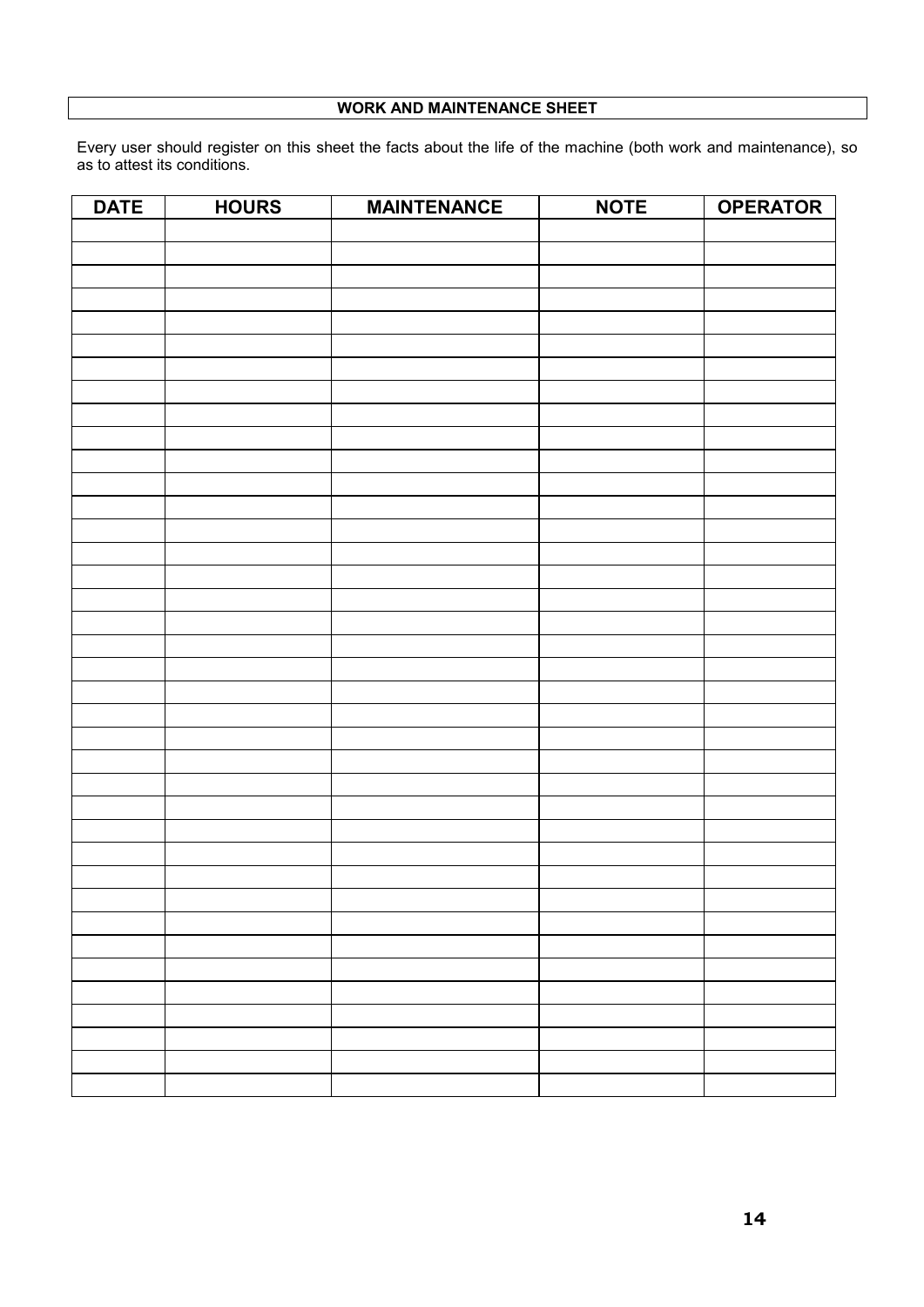# **SPARE PARTS & OPTIONS**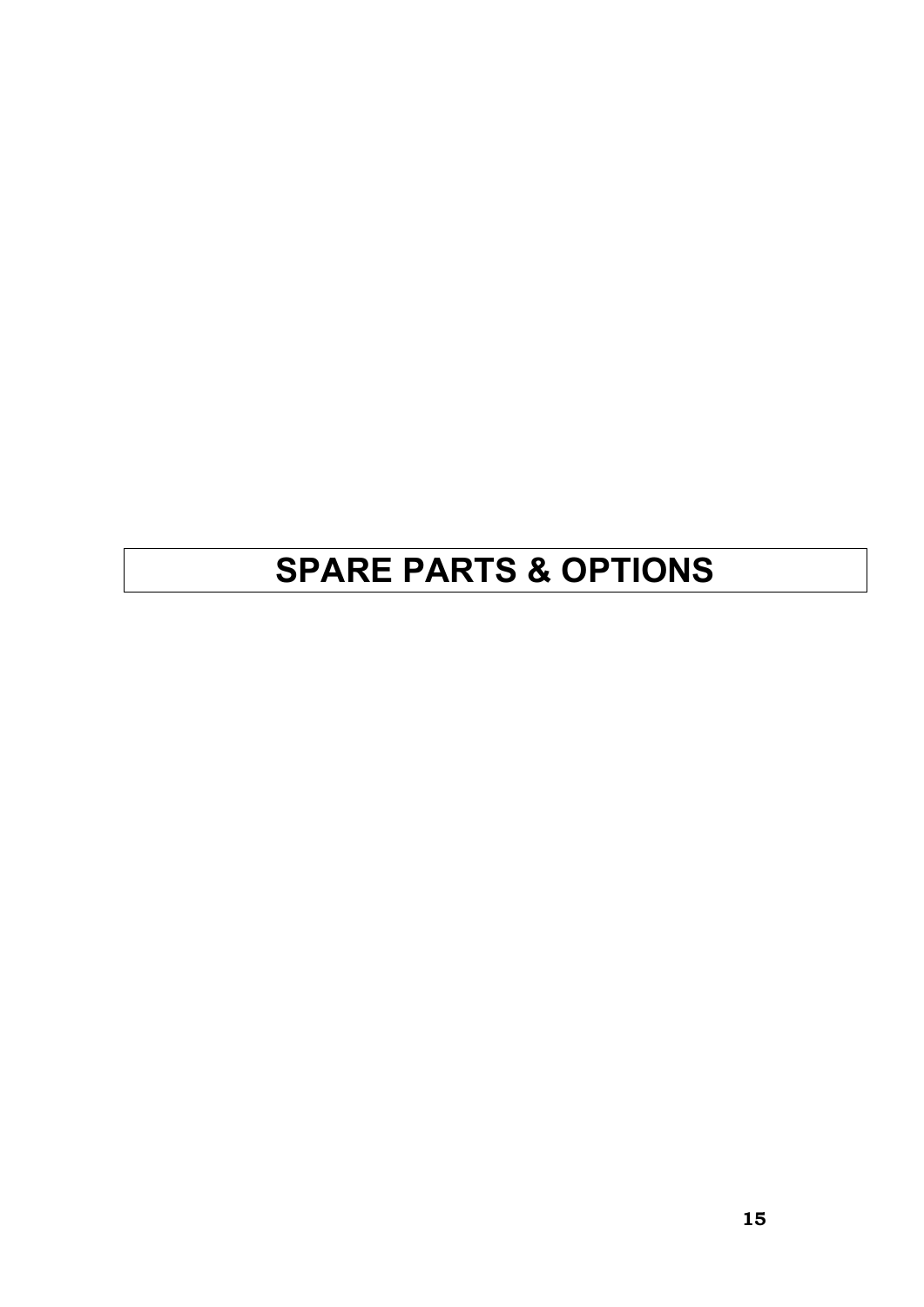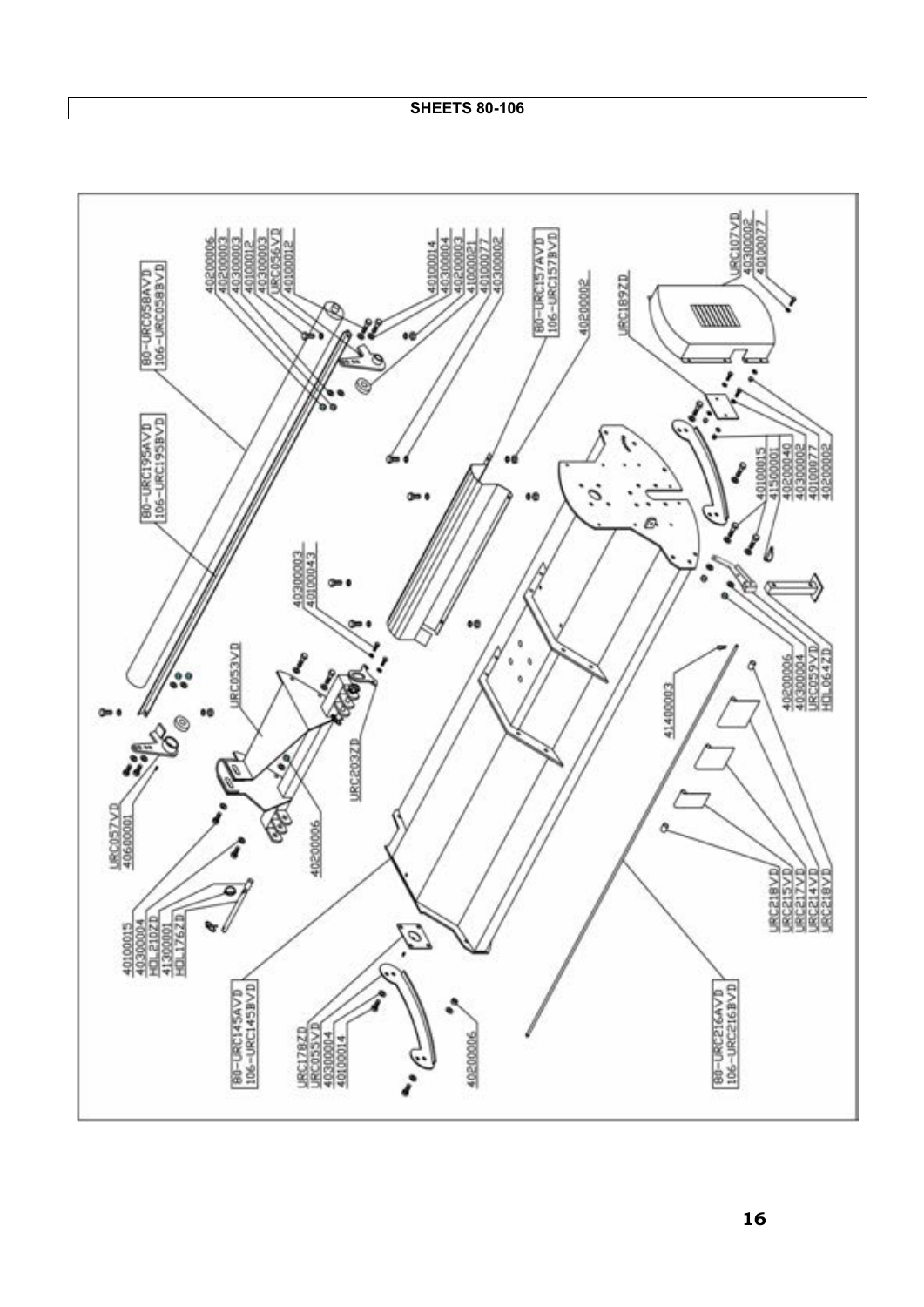**SHEETS 132-158-186-214**

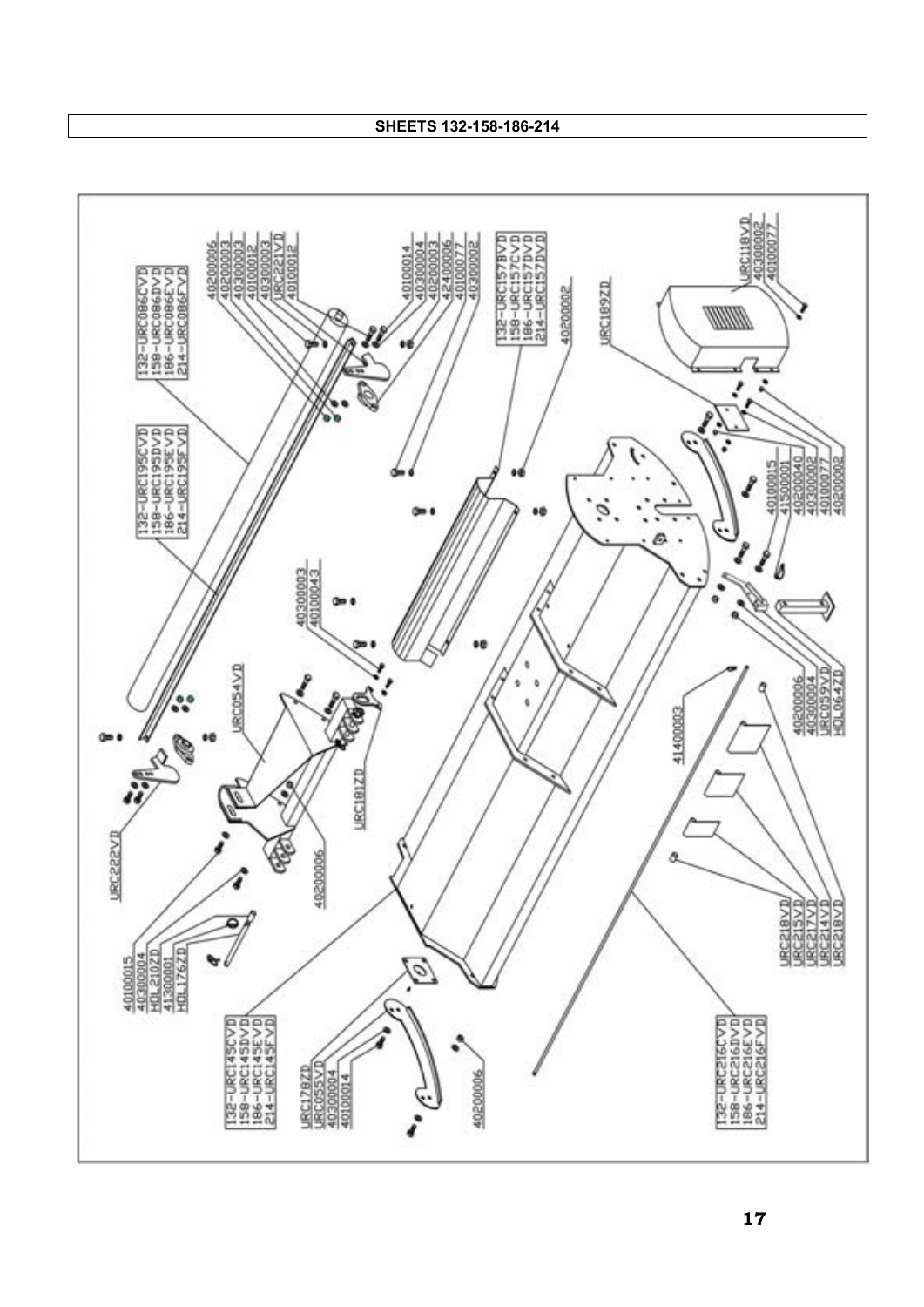**MECHANISMS 80–106**

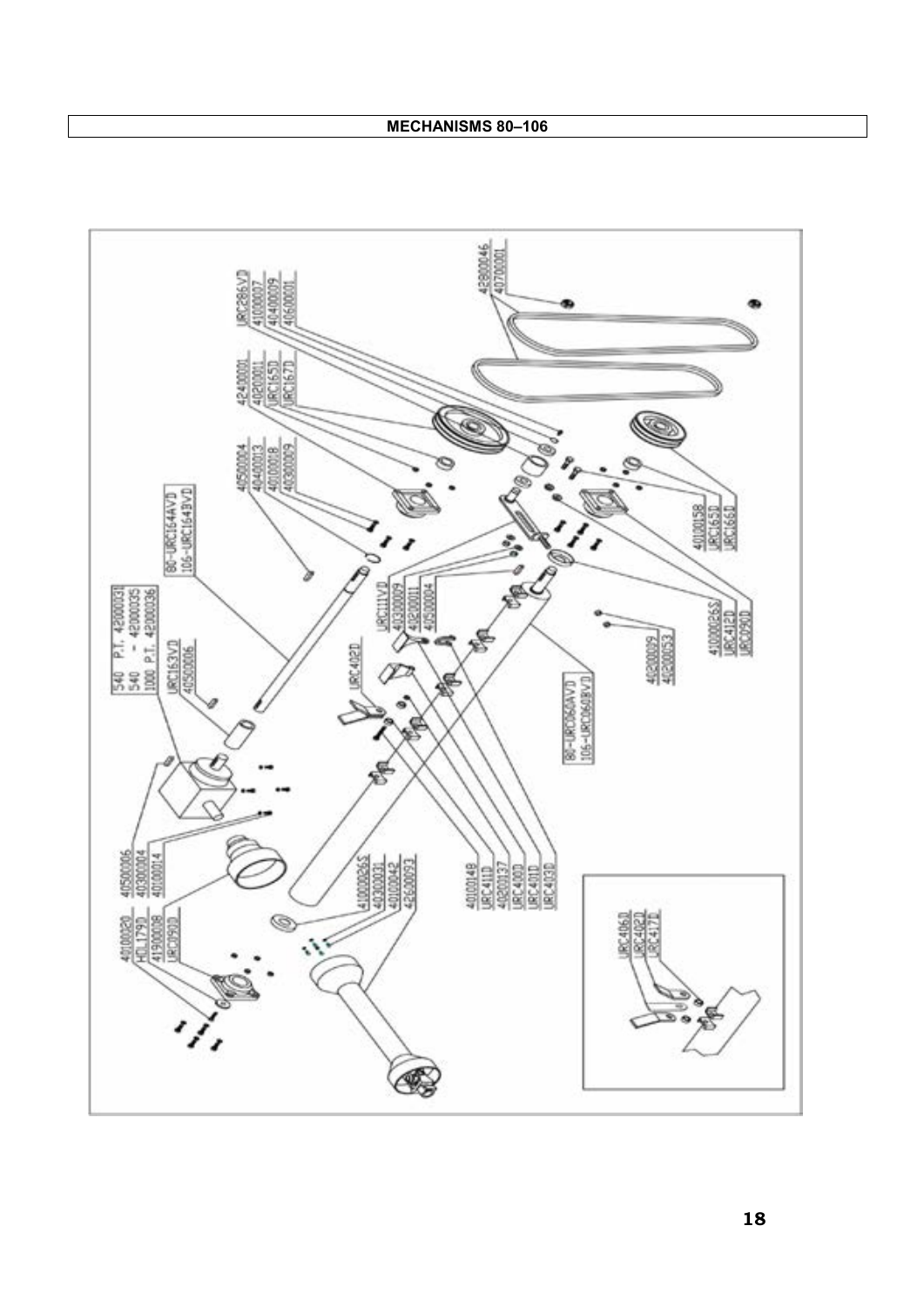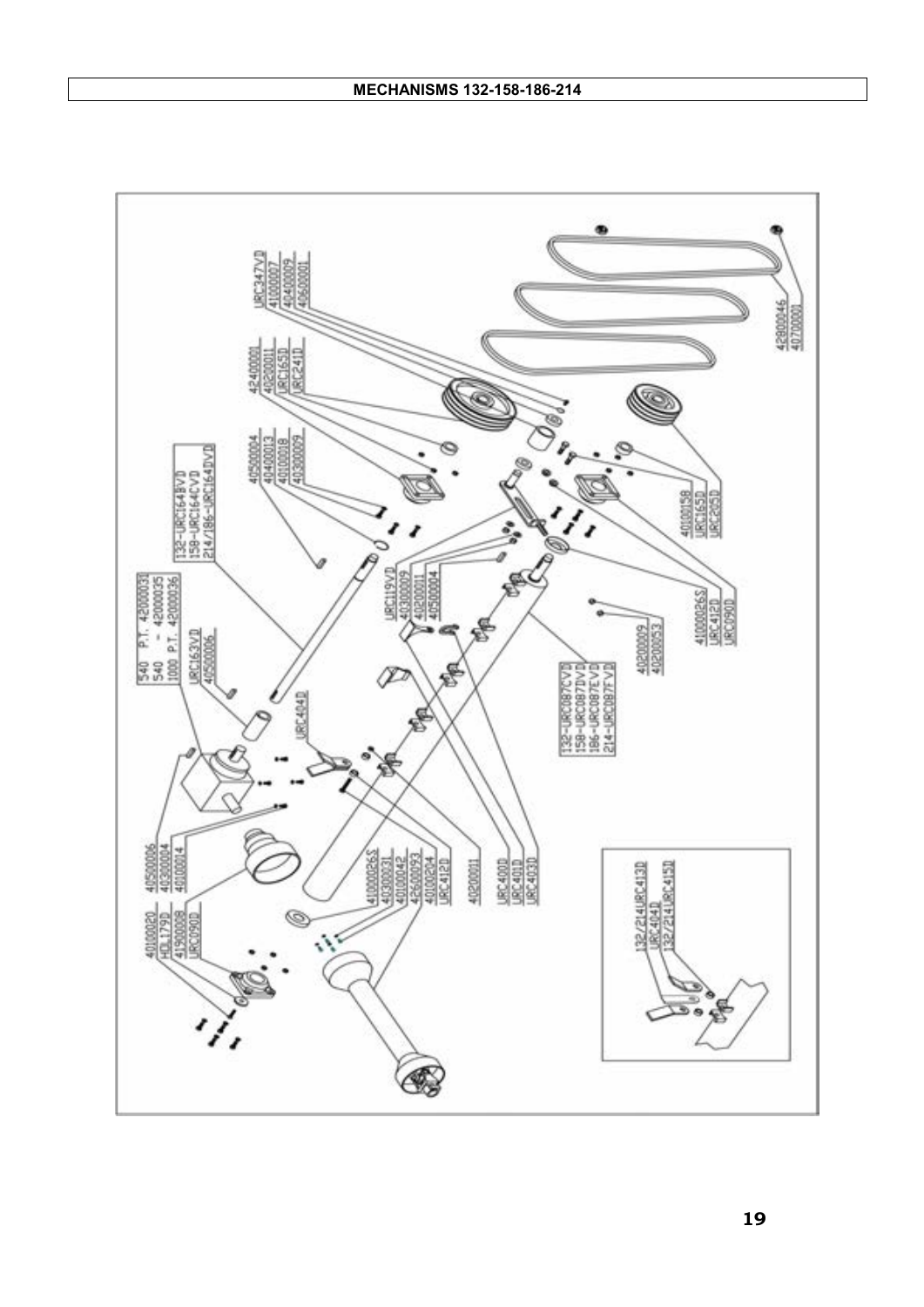#### **OPTION HYDRAULIC AND MECHANIC SHIFTING 106-132-158-186**



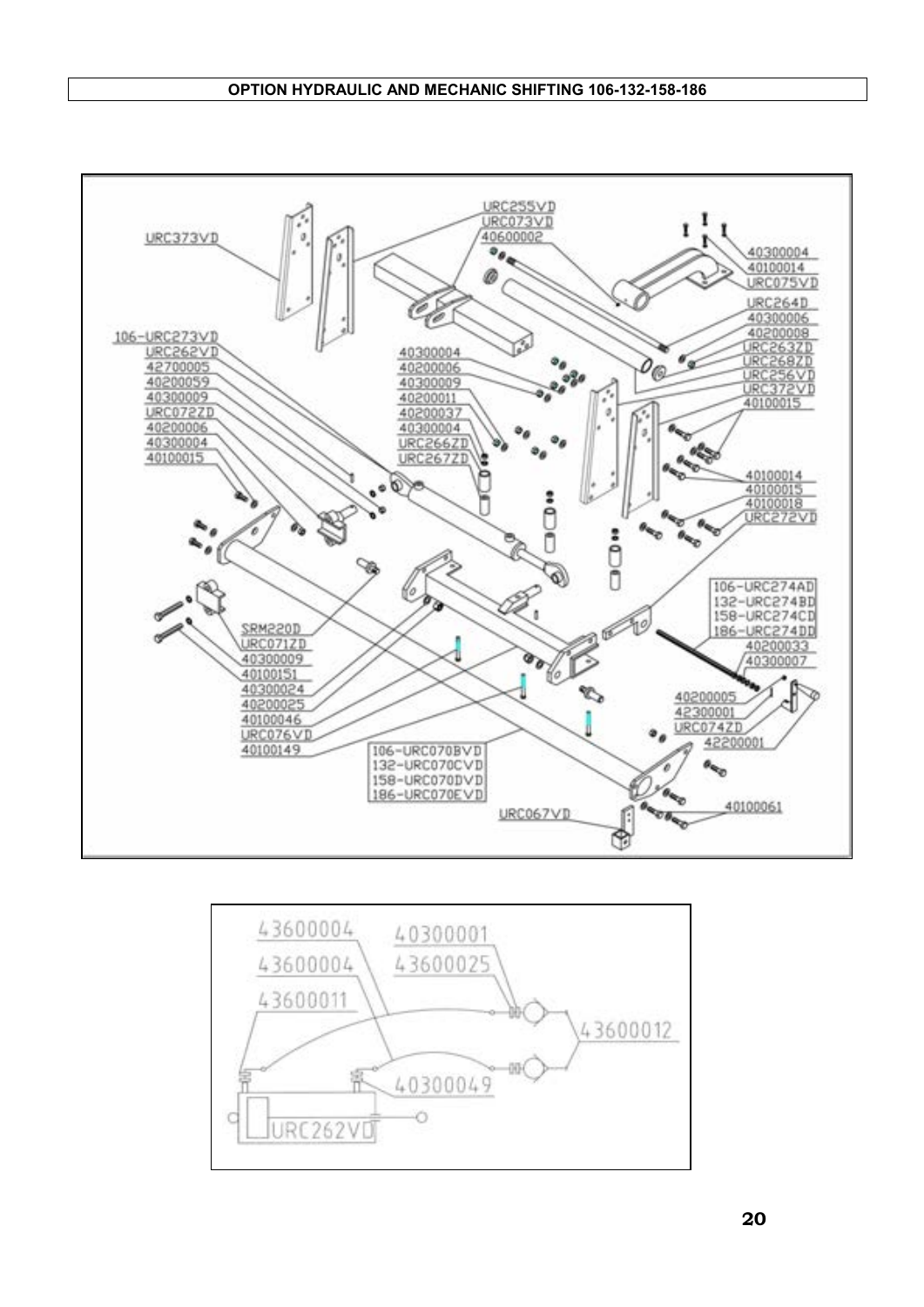